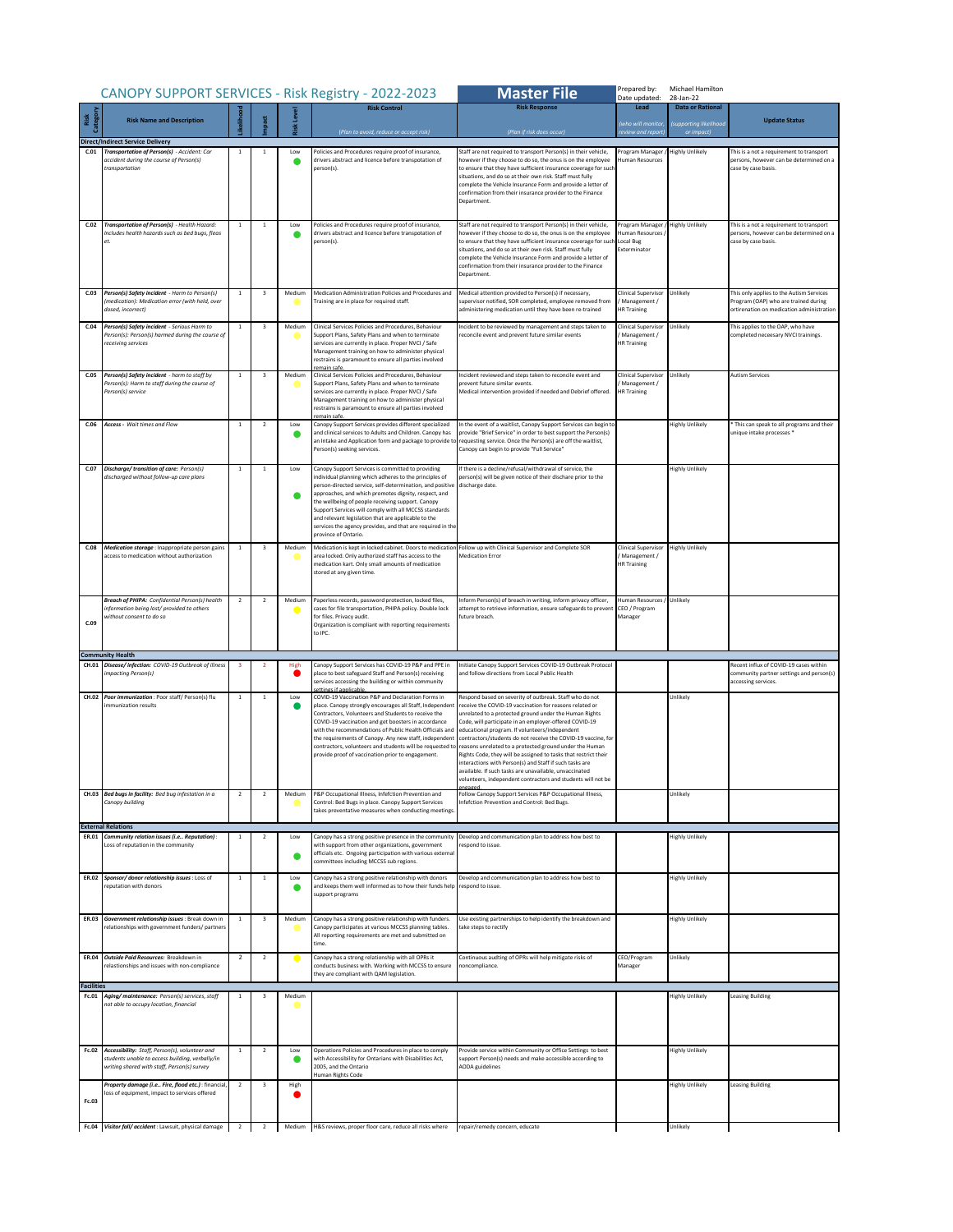|                   |                                                                                                                                                                                                                     |                         |                         |             | possible                                                                                                                                                                                                                                                                                                                                                                                                                                            |                                                                                                                                                                                                                                                                                                                   |                                                      |                        |                                                  |
|-------------------|---------------------------------------------------------------------------------------------------------------------------------------------------------------------------------------------------------------------|-------------------------|-------------------------|-------------|-----------------------------------------------------------------------------------------------------------------------------------------------------------------------------------------------------------------------------------------------------------------------------------------------------------------------------------------------------------------------------------------------------------------------------------------------------|-------------------------------------------------------------------------------------------------------------------------------------------------------------------------------------------------------------------------------------------------------------------------------------------------------------------|------------------------------------------------------|------------------------|--------------------------------------------------|
|                   | Fc.05 Heat and hydro costs increase : increase > 20% /                                                                                                                                                              | <sup>1</sup>            | $\mathbf{1}$            | Low         | Canopy Support Services is currently Leasing Office and<br>Clinic spaces. The Landlord pays for utilities but does<br>charge Csanopy a percentage.                                                                                                                                                                                                                                                                                                  | Canopy Support Services is currently Leasing Office and Clinic<br>spaces. The Landlord pays for utilities but does charge<br>Csanopy a percentage.                                                                                                                                                                |                                                      | Unlikely               | <b>Leasing Building</b>                          |
|                   | Fc.06 Building security : Breach, damage to building,<br>property or confidential paperwork stolen or<br>damaged                                                                                                    | $\overline{1}$          | $\overline{2}$          | Low<br>o    | Canopy Support Services Security of Agency Property<br>P&P in place. All staff requireing access to Canopy office<br>will require a security door FOB and ID Badge                                                                                                                                                                                                                                                                                  | Review possible breaches and ways to further secure                                                                                                                                                                                                                                                               |                                                      | <b>Highly Unlikely</b> |                                                  |
| Financial         | F.01 Loss of Core Adult and Childrens MCCSS Funding                                                                                                                                                                 | $\,$ 1                  | $\overline{\mathbf{3}}$ | Medium      | Canopy has a strong positive relationship with funders.<br>Canopy participates at various MCCSS planning tables.<br>All reporting requirements are met and submitted on<br>time.                                                                                                                                                                                                                                                                    |                                                                                                                                                                                                                                                                                                                   | CEO / Financial<br>Controller / Senior<br>Management | Unlikely               | loss of funding MCCSS, procurement of PPE        |
|                   | F.02 Over budget- staff benefits: increase in benefits<br>cost by >20%                                                                                                                                              | $\overline{2}$          | $\mathbf{1}$            | Low<br>o    | Monitor benefits costs to agency. Seek out alternatives                                                                                                                                                                                                                                                                                                                                                                                             |                                                                                                                                                                                                                                                                                                                   | CEO / Financial<br>Controller / Senior<br>Management | Unlikely               |                                                  |
|                   | F.03 Liability/fines: fines resulting from health and<br>safety/ negligence on the part of the agency                                                                                                               | $\overline{2}$          | $\overline{1}$          | Low         | Routine safety inspections, insurance, manager of safety,<br>security and facilities monitoring H&S concerns                                                                                                                                                                                                                                                                                                                                        |                                                                                                                                                                                                                                                                                                                   | CEO / Financial<br>Controller / Senior<br>Management | <b>Highly Unlikely</b> |                                                  |
| F.04              | Cost of living increase and funding does not<br>follow same pattern: funding does not increase<br>to account for the increase costs of doing<br>usiness                                                             | $\overline{2}$          | $\overline{2}$          | High        | Plan for increase with new funding, reduce unfunded<br>positions, advocate to MCCSS for base funding increase                                                                                                                                                                                                                                                                                                                                       |                                                                                                                                                                                                                                                                                                                   | CEO / Financial<br>Controller / Senior<br>Management | Likely                 |                                                  |
| F.05              | Fraud/theft of financial resources : significant<br>fraud or theft                                                                                                                                                  | $\,$ 1 $\,$             | $\mathbf{1}$            | Low         | Financial controls, audits, theft insurance                                                                                                                                                                                                                                                                                                                                                                                                         |                                                                                                                                                                                                                                                                                                                   | CEO / Financial<br>Controller / Senior<br>Management | <b>Highly Unlikely</b> |                                                  |
|                   | Senior Management / Leadership<br>L.01 Emergency response - inadequate/timely (On                                                                                                                                   | $\overline{2}$          | $\mathbf{1}$            | Low         |                                                                                                                                                                                                                                                                                                                                                                                                                                                     |                                                                                                                                                                                                                                                                                                                   |                                                      |                        | "On Call" Services?                              |
|                   | Call): Emergency situation arises and<br>nanagement support is required                                                                                                                                             |                         |                         |             |                                                                                                                                                                                                                                                                                                                                                                                                                                                     |                                                                                                                                                                                                                                                                                                                   |                                                      |                        |                                                  |
|                   | L.02 Conflict of interest: A conflict of interest arises<br>with respect to organizational business                                                                                                                 | $\overline{2}$          | <sup>1</sup>            | Low         | Canopy has policies pertaining to conflict of interest.<br>Conflicts are to be identified up front before decisions<br>are made.                                                                                                                                                                                                                                                                                                                    | Take steps to manage conflict                                                                                                                                                                                                                                                                                     | CEO & Senior<br>Management                           | <b>Highly Unlikely</b> |                                                  |
| L.03              | Strategic projects - failed : Failure to meet<br>objectives on strategic plan                                                                                                                                       | $\mathbf{1}$            | $\overline{2}$          | Low<br>o    | Canopy sets realistic goals and monitors progress at a<br>eadership and Board level. Timeframes/objectives may<br>be adjusted in response to unanticipated changes.                                                                                                                                                                                                                                                                                 | Adjust strategic plan to reflect changes. Communicate changes<br>to those involved.                                                                                                                                                                                                                               | CEO & Senior<br>Management                           | <b>Highly Unlikely</b> |                                                  |
|                   | L.04 New program/requirement - without additional<br>resources to support : New requirements<br>program, reporting etc.) which require<br>additional internal resources, but do not come<br>vith additional funding | $\mathbf{1}$            | <sup>1</sup>            | Low         | Canopy advocates for funding continually.                                                                                                                                                                                                                                                                                                                                                                                                           | Re-allocate existing resources to address requirements                                                                                                                                                                                                                                                            | CEO & Senior<br>Management                           | Unlikely               |                                                  |
|                   | L.05 Governance - Board vacancy: A vacancy in the<br>Board is not filled up in a timely manner. No<br>suitable candidates are found.                                                                                | $\mathbf{1}$            | $\overline{2}$          | Low         | Canopy Board recruiting committee works continuously<br>to recruit members and fill vacancies in a timely manner.                                                                                                                                                                                                                                                                                                                                   | Re-assign tasks and re-structure committees to address<br>areas/tasks affected by vacancy.                                                                                                                                                                                                                        | CEO & Senior<br>Management                           | Unlikely               |                                                  |
| L.06              | Agency wide emergency: State on emergency,<br>either internal or by influence from other<br>emergencies in the community or province.                                                                               | 3                       | $\overline{\mathbf{3}}$ | High        | OPS - Emergency & Business Continuity Policy and<br>Procedure in Place. Canopy will outline expectations in<br>everal scenarios where normal<br>operations of the agency have been disrupted. The<br>rocedures will define steps staff members can<br>follow to prepare for emergency, define the different<br>evels of emergency, discuss accountability, evacuation,<br>ockdown procedures and business continuity in an event<br>of an emergency | Where necessary; Continued communication with Emergency<br>Services, MCCSS, Ontario Health, Ministy of Health, Local<br>Public Health and follow recommendations on procedures<br>related to the emergency. CEO & Senior Management Team<br>reates an emergency committee to meet during the state of<br>nergency | <b>CEO &amp; Senior</b><br>Management                | Likely                 |                                                  |
|                   | <b>People/Human Resources</b><br>HR.01 Staff burnout/vicarious trauma : Psychological                                                                                                                               | $\overline{2}$          | 2                       | Medium      | Staff wellness events, EAP program, team                                                                                                                                                                                                                                                                                                                                                                                                            | Accommodation within reason, short-term leave                                                                                                                                                                                                                                                                     | CEO & Senior                                         | Likely                 |                                                  |
|                   | injury to staff due to nature of work<br>HR.02 Resignation of CEO and senior leadership:                                                                                                                            | $\overline{2}$          | $\overline{2}$          | Medium      | neetings/support<br>CEO succession plan. Multiple signing officers. Senior                                                                                                                                                                                                                                                                                                                                                                          | Activate succession plans.                                                                                                                                                                                                                                                                                        | Management<br>Senior                                 | Unlikely               |                                                  |
|                   |                                                                                                                                                                                                                     |                         |                         |             | leadership scorecards detailing work duties.                                                                                                                                                                                                                                                                                                                                                                                                        |                                                                                                                                                                                                                                                                                                                   | Management                                           | Unlikely               |                                                  |
|                   | Unexpected resignation of senior leaders.                                                                                                                                                                           | <sup>1</sup>            | $\mathbf{1}$            | Low         |                                                                                                                                                                                                                                                                                                                                                                                                                                                     |                                                                                                                                                                                                                                                                                                                   | CEO & Senior                                         |                        |                                                  |
|                   | HR.03 Low employee satisfaction:<br>Employee satisfaction decreases >20%                                                                                                                                            |                         |                         | o           | Quaterly satisfaction surveys, follow-up commitment to<br>survey results, staff involvement on internal committees<br>addressing issues, transparent communication process.                                                                                                                                                                                                                                                                         | Use survey feedback to guide improvement. Staff focus<br>groups.                                                                                                                                                                                                                                                  | Management                                           |                        |                                                  |
|                   | HR.04 Staffing shortage:<br>Staff shortage in key positions (e.g. Nurse<br>practitioner)                                                                                                                            | $\mathbf{1}$            | $\mathbf{1}$            | Low         | Offer competitive staff retention plan.                                                                                                                                                                                                                                                                                                                                                                                                             | Internal coverage arranged where possible, explore<br>community partnerships in order to maintain service, actively Management<br>recruit                                                                                                                                                                         | CEO & Senior                                         | Unlikely               |                                                  |
| <b>HR.05</b>      | Disease/infection: Outbreak of illness impacting<br>staff                                                                                                                                                           | $\overline{\mathbf{3}}$ | $\overline{2}$          | <b>High</b> | nfection prevention plan, Infection Prevention<br>Committee. Health precautions taken (i.e. Gloves, masks                                                                                                                                                                                                                                                                                                                                           | <b>Enact infection prevention plan, contact Health Unit</b>                                                                                                                                                                                                                                                       | <b>CEO &amp; Senior</b><br>Management                | ikely                  |                                                  |
| <b>Regulatory</b> | Rg.01 Accreditation- poor results : Accreditation status<br>revoked                                                                                                                                                 | $\overline{1}$          | $\overline{2}$          | Low         | FOCUS Accreditation.                                                                                                                                                                                                                                                                                                                                                                                                                                | Continually provide care within the standards set out by Appeal decision. Seek time extension for remedial action.                                                                                                                                                                                                | CEO & Senior<br>Management                           | Unlikely               |                                                  |
|                   | Rg.02 Performance targets not met : Performance<br>targets set by funders are not met                                                                                                                               | $\,$ 1                  | $\overline{2}$          | Low         | Quarterly monitoring of program and organizational<br>performance, management monitoring of staff<br>performance and program achievements, maintain a<br>positive relationship/ communication with funders.<br>Follow up with MCCSS when targets are not met.                                                                                                                                                                                       | Adjust targets with funder approval, investigate cause and<br>document to funders, work with teams on performance<br>nprovement strategies                                                                                                                                                                        | CEO & Senior<br>Management                           | Unlikely               |                                                  |
|                   | <b>Research and Quality Improvement</b><br>RQ.01 Serious Occurrence Reporting Person(s) safety -                                                                                                                    |                         |                         |             | Education on reporting of events, clear adverse events                                                                                                                                                                                                                                                                                                                                                                                              |                                                                                                                                                                                                                                                                                                                   | CEO & Senior                                         |                        |                                                  |
|                   | incidents not tracked/reviewed: failure to<br>record adverse events                                                                                                                                                 | $\overline{2}$          | $\overline{2}$          | Medium      | eporting guidelines and policy.<br>Evaluation done to improve process. New training<br>strategy.                                                                                                                                                                                                                                                                                                                                                    | Investigate cause of failure to report                                                                                                                                                                                                                                                                            | Management                                           | Unlikely               |                                                  |
|                   | RQ.02 Data Quality is affected : failure on achieving<br>consistency across programs when entering<br>information into the Electronic Health Record<br>system.                                                      | $\overline{2}$          | $\overline{2}$          | Medium      | Training and refreshing sessions. Collaborating with<br>front line staff on different practices to do<br>documentation of sessions, etc.                                                                                                                                                                                                                                                                                                            | Evaluating and assessing cause of lack of consistency and<br>create strategy to address issue.                                                                                                                                                                                                                    | CEO & Senior<br>Management                           | Likely                 | reporting stats to the ministry,<br>EMHWare(CDM) |
|                   | <b>Orientation and Training</b><br>OT.01 Student experience - poor: Students report a<br>poor experience at Canopy                                                                                                  | $\,$ 1                  | $\mathbf 1$             | Low<br>●    | Comprehensive student placement experience and<br>orientation. Ongoing monitoring of performance.                                                                                                                                                                                                                                                                                                                                                   | Work with student and academic institution to ensure learning CEO & Senior<br>objectives are met                                                                                                                                                                                                                  | Management                                           | Unlikely               |                                                  |
|                   | OT.02 Onboarding- Staff/student/volunteer fails to<br>omplete onboarding training                                                                                                                                   | $\,$ 1                  | $1\,$                   | Low<br>0    | Canopy Support Services has a onboarding process to<br>ollow all MCCSS legislations and QAM complience.                                                                                                                                                                                                                                                                                                                                             | Work with Staff/student/volunteer to complete training                                                                                                                                                                                                                                                            | CEO & Senior<br>Management                           | Unlikely               |                                                  |
|                   | OT.03 Student performance - poor : Students fail to<br>oerform                                                                                                                                                      | $\mathbf{1}$            | $\mathbf{1}$            | Low<br>œ    | Comprehensive student placement experience and<br>prientation. Ongoing monitoring of performance.                                                                                                                                                                                                                                                                                                                                                   | Work with student and academic institution to ensure that<br>xpectations are clear and performance is addressed                                                                                                                                                                                                   | CEO & Senior<br>Management                           | Unlikely               |                                                  |